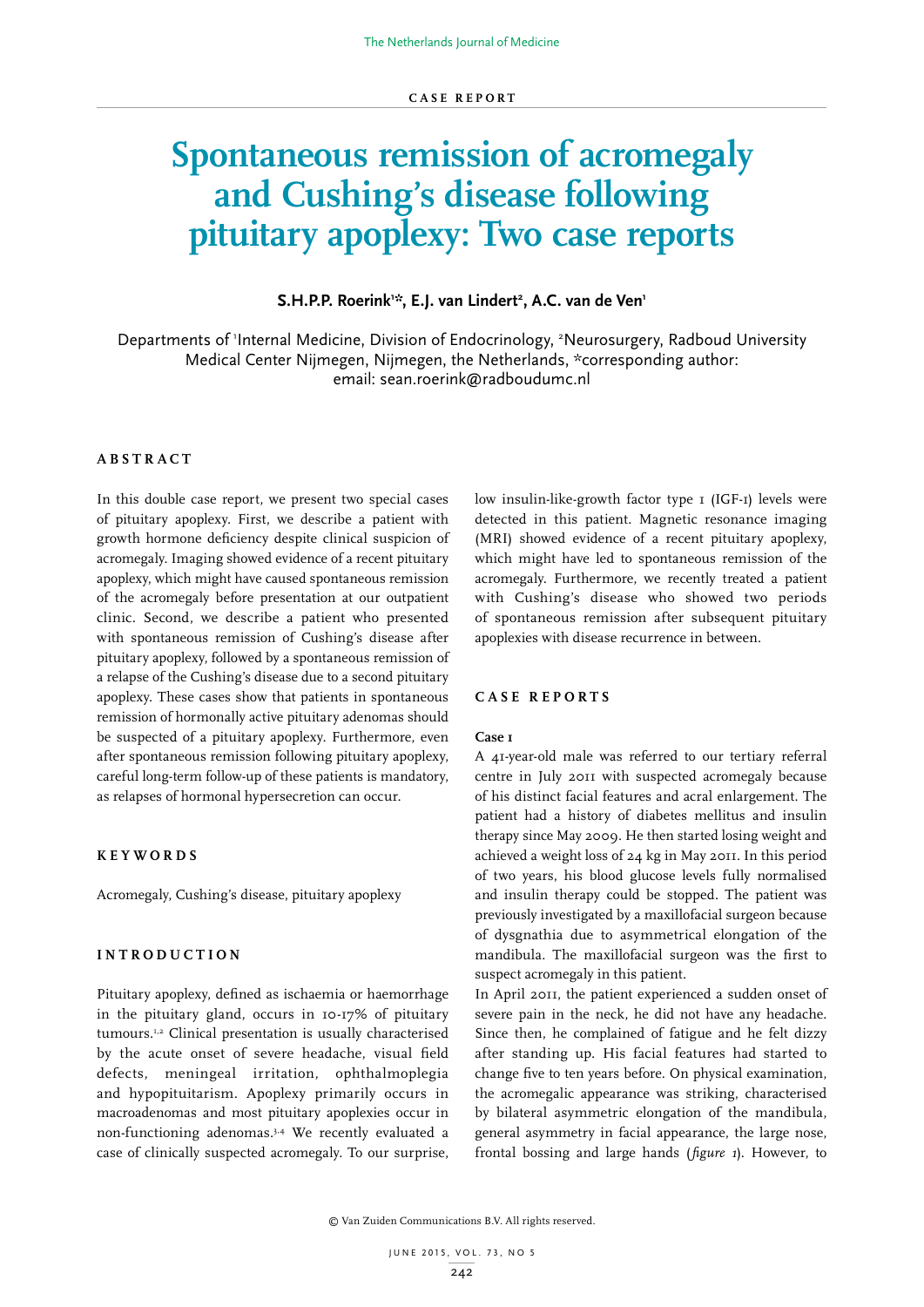**Figure 1.** *Case 1 in July 2011*



1 The patient provided written consent for the publication of recognisable photographs 2 In the second picture, the lower hand belongs to the physician





MRI images show a space-occupying lesion in an enlarged sella on the right side, with a shift of the pituitary stalk to the left, iso-intense on T1 (2A), hyperintense on T2 (2B), and hypointense on T1 with gadolinium (2C). The lesion did not extend suprasellarly and the diaphragm is concave towards the lesion. Together these findings suggest an involution of a previously larger lesion due to apoplexy or necrosis. As a secondary finding an intrasphenoidal mucocele was seen.

our surprise, on laboratory testing he turned out to be growth hormone deficient (IGF-1 3.5 nmol/l (normal value (n) 11.2-32.8 nmol/l), growth hormone peak of 2.4 mU/l during insulin tolerance test (ITT)). In addition, hypogonadotropic hypogonadism was present (testosterone 0.2 nmol/l (n 11-45 nmol/l), follicle stimulating hormone (FSH) 0.74 U/l (n 1.5-11 U/l), luteinising hormone (LH) 0.82 U/l (n 1.4-8.5 U/l) and a partial adrenal insufficiency (cortisol peak during ITT 0.32 µmol/l.) Thyroid function was normal. MRI images revealed a space-occupying lesion in an enlarged sella at the right side, with a shift of the pituitary stalk to the left, iso-intense on T1, hyperintense on T2, and hypointense on T1 with gadolinium. The lesion did not extend suprasellarly and the diaphragm was concave towards the lesion. Together these findings suggest an involution of a previously larger lesion due to apoplexy

or necrosis. As a secondary finding an intrasphenoidal mucocele was seen (*figure 2*). Because of these findings, we hypothesised the previous presence of a growth hormoneproducing pituitary adenoma which was ameliorated by pituitary apoplexy. Repeated MRI imaging in July 2012 showed largely the same picture with signs suggestive of right-sided pituitary apoplexy (*figure 3*). During follow-up, IGF-1 levels normalised to 13.4 nmol/l (n 9.8-28.6 nmol/l). At this time the testosterone levels increased, but remained low (7.3 nmol/l (n 11-45 nmol/l)). No further dynamic testing of the pituitary adrenal axis has been performed up to now. Further follow-up was planned in order to screen for a possible relapse of the acromegaly.

The pituitary lesion was treated conservatively. The patient was further treated with testosterone and hydrocortisone therapy. The changes in the jaw even led to malocclusion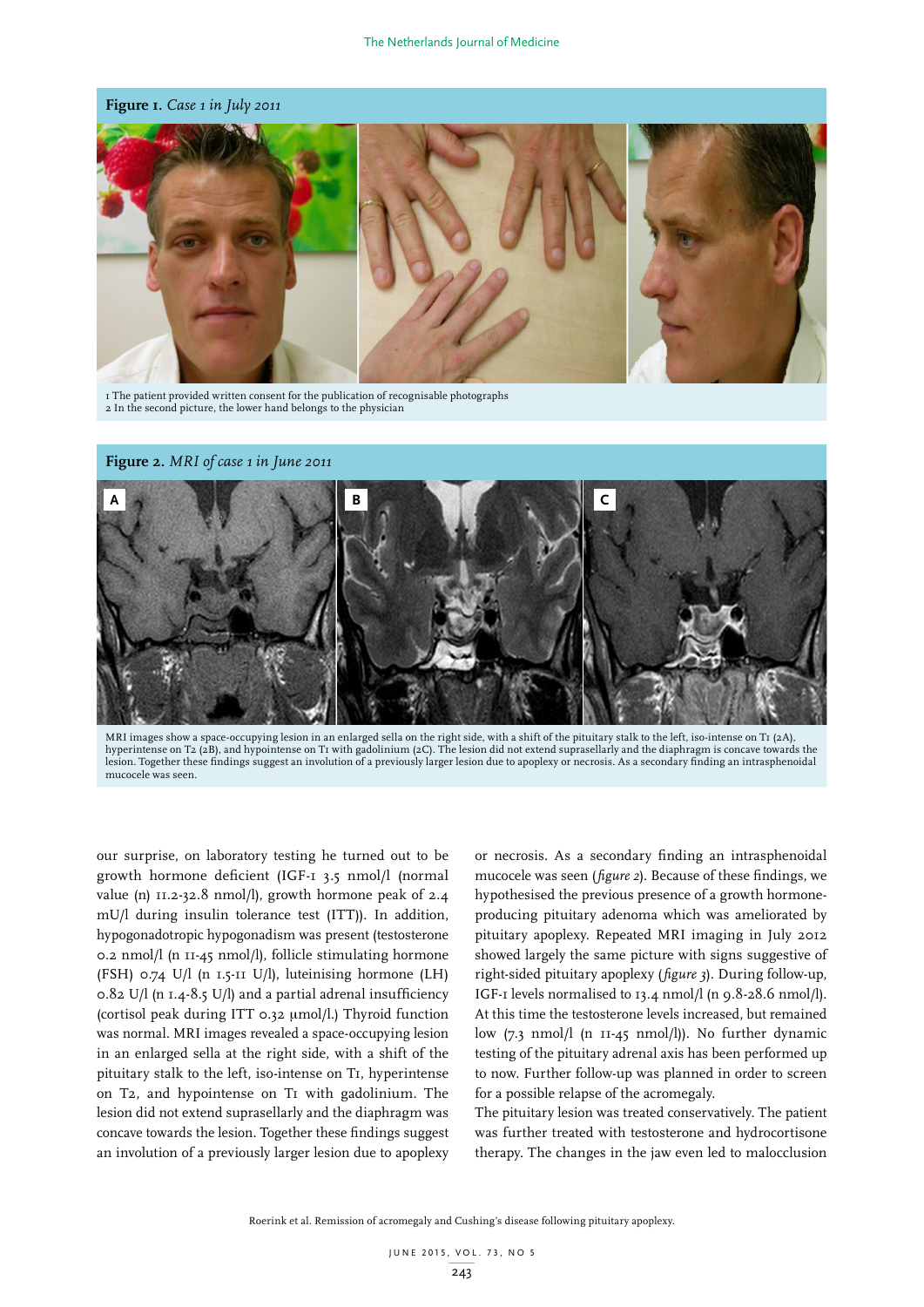which caused the patient to have eating difficulties. This problem was surgically corrected.

# **Case 2**

The second patient was a 47-year-old female who was admitted to our neurosurgery department in September 2012 with acute severe headache. A computed tomography (CT) scan was performed in order to exclude a subarachnoid haemorrhage. Additional MRI scanning was performed when no subarachnoid haemorrhage was detected. Based on images of the MRI scan, pituitary apoplexy was suspected.

One year before she was diagnosed with diabetes mellitus type 2 and hypertension. Recently, she was analysed for hypercortisolism in another hospital previously to the episode of headache. She reported progressive muscle weakness, fatigue, weight gain of 30 kg in six months, the development of red stretch marks at the abdomen and easy bruising. In August 2012 her cortisol was not suppressed after low-dose dexamethasone (0.96 µmol/l). On physical examination, we noticed central obesity, moon face, supraclavicular fat pads, buffalo hump and abdominal purple striae. Laboratory results showed hypocortisolism (morning cortisol 0.04 µmol/l) and secondary hypothyroidism (free thyroxine 7.1 pmol/l (n 8-22 pmol/l), thyroid stimulating hormone 0.20 mU/l (n 0.4-4.0 mU/l)). The IGF1, LH, FSH and oestrogen levels were within the normal range. MRI images showed a space-occupying lesion at the right side, with a shift of the pituitary stalk to the left and an inhomogeneous area, predominantly hyperintense on T1 (*figure 4A*), hypointense on T2 (*figure 4B*).

We hypothesised that this patient had previously suffered from a hormonally active pituitary adenoma which had caused Cushing's disease, which had now ameliorated after pituitary apoplexy. Hormone substitution therapy was started and the patient was regularly monitored at our outpatient clinic. During follow-up the hydrocortisone dose could gradually be tapered and was eventually stopped in April 2013. At that time, the pituitary-adrenal axis appeared to be fully recovered as was supported by repeated normal midnight salivary cortisol levels and normalised 24-hour urine cortisol levels. In May 2013, the patient started complaining of fatigue again and gained 7 kg of weight. In October 2013, the serum cortisol was not suppressed after low-dose dexamethasone (0.17 µmol/l). However, her urinary cortisol excretion and salivary cortisol were completely normal. At the time of testing the patient was not on any medication that could interfere with the dexamethasone suppression test. The 1 mg dexamethasone suppression test was repeated in February 2014 and the serum cortisol turned out to be 0.37 µmol/l. This was a strong indication that her Cushing's disease had recurred. Another evaluation of 24-hour urinary cortisol excretion was planned. However, in March 2014, the patient was brought into our emergency department with an acute onset of severe headache and visual impairment. MRI imaging showed a second pituitary apoplexy in the



MRI images show a right-sided intrasellar, T1 hypointense (3A), T2 hyperintense (3B), space-occupying lesion. This lesion shows more homogeneity compared with the first MRI and is suggestive of an intrasellar cyst as a sign of previous apoplexy or necrosis.

Roerink et al. Remission of acromegaly and Cushing's disease following pituitary apoplexy.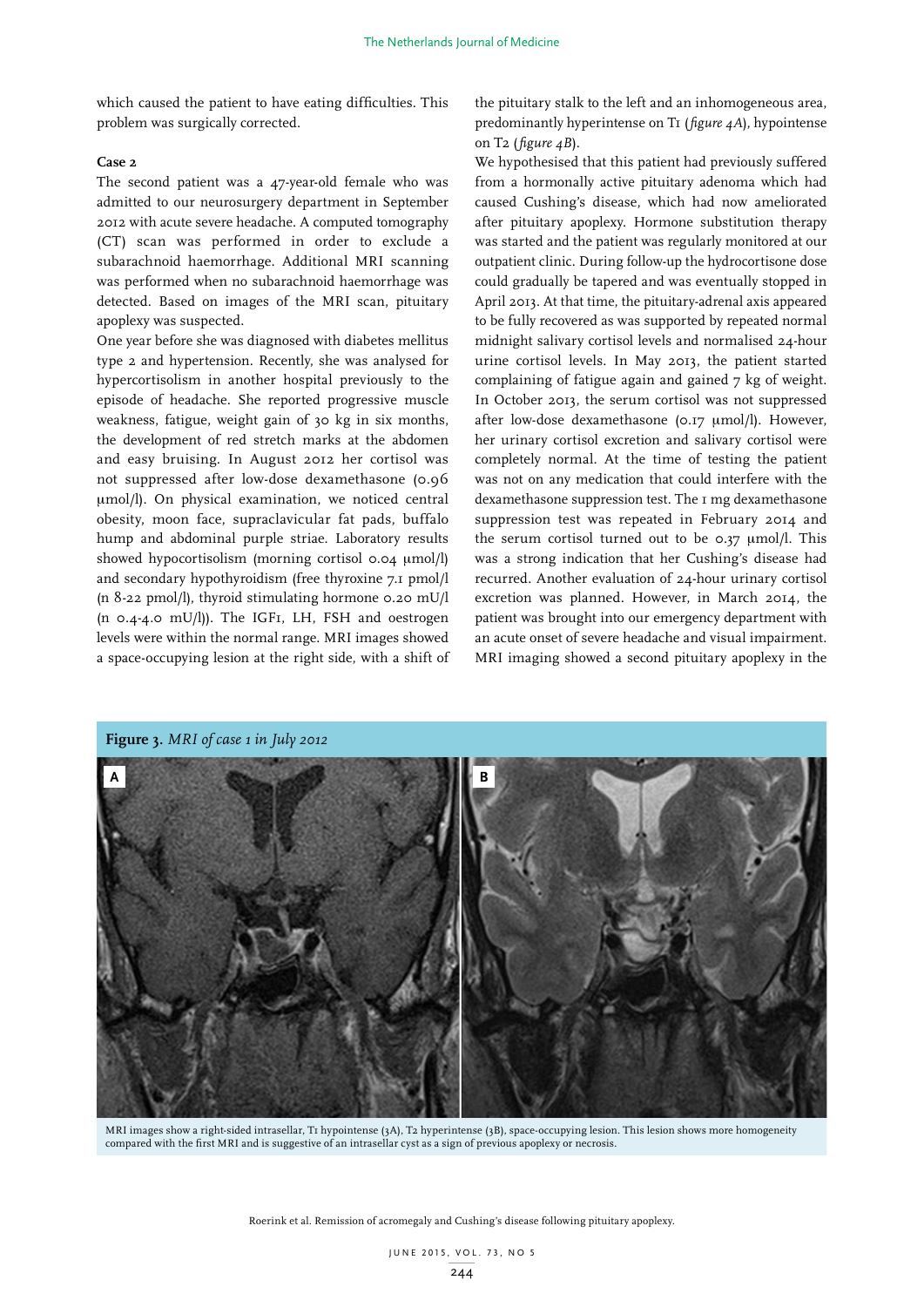

MRI images show a space-occupying lesion on the right side, with a shift of the pituitary stalk to the left. We can see an inhomogeneous area with a predominantly hyperintense on T<sub>1</sub> (4A), hypointense on T<sub>2</sub> (4B) which is a clear sign of pituitary apoplexy.

right side of the pituitary characterised by right-sided inhomogeneity, hyperintense on T1, spreading towards the right cavernous sinus (*figure 4*). After this second episode of pituitary apoplexy, the symptoms of hypercortisolism diminished and the 1 mg dexamethasone suppression test normalised (cortisol 0.04 µmol/l). Because the bleeding did not compress the optic chiasm it was decided not to perform surgery in the acute setting. Instead it was decided to perform elective endonasal endoscopic transsphenoidal surgery in September 2014 in order to remove the haematoma and remaining adenoma tissue to prevent disease recurrence in the future. Pathological examination of the removed tissue revealed typical adenoma tissue with adrenocorticotropic hormone (ACTH) expression.

## **DISCUSSION**

Prior to his referral, the first patient most likely had acromegaly due to a growth hormone-secreting pituitary adenoma. This hypothesis is based on his striking physical appearance and on the MRI findings. Nevertheless, detailed endocrinological evaluation demonstrated apparent cure of acromegaly and even a transient growth hormone deficiency, most likely due to an acute mass effect of the pituitary apoplexy. The clinical findings in pituitary apoplexy vary widely and in this patient this event seems to have occurred 'silently' in the period between May 2009 and April 2011.<sup>5</sup> Pituitary apoplexy usually occurs spontaneously, as the neovasculature of a

tumour is fragile, but it can be associated with a variety of events, including head trauma, $6$  medications, $1$  and dynamic pituitary function testing.<sup>7,8</sup> However, the exact pathophysiological mechanisms in these associations remain to be elucidated. Interestingly, diabetes mellitus has been associated with infarction of the normal pituitary gland due to its detrimental effects on the microvasculature of the pituitary. Our first patient had diabetes mellitus, which disappeared, possibly due to the remission of acromegaly after pituitary apoplexy. This can be explained by the fact that acromegaly is associated with insulin resistance.<sup>9</sup> Substantial lowering of growth hormone levels after pituitary apoplexy has been described before, $10$  and even spontaneous remission of acromegaly has been reported.<sup>11</sup> However, growth hormone deficiency after pituitary apoplexy in acromegaly has never been reported before.

The second patient presented with a remission of Cushing's disease due to pituitary apoplexy, followed by a period of glucocorticoid deficiency, and a relapse of the Cushing's disease one year later. Remarkably, six months after the relapse, she again went into remission after a second pituitary apoplexy. Similar cases of remission after pituitary apoplexy followed by relapsing of Cushing's disease have been described previously.12-14 However, this is the first case report describing a second pituitary apoplexy after relapsing Cushing's disease. Of note is the short period of glucocorticoid deficiency and remission of just one year before the relapse of Cushing's disease, which was, together with the prevention of a third